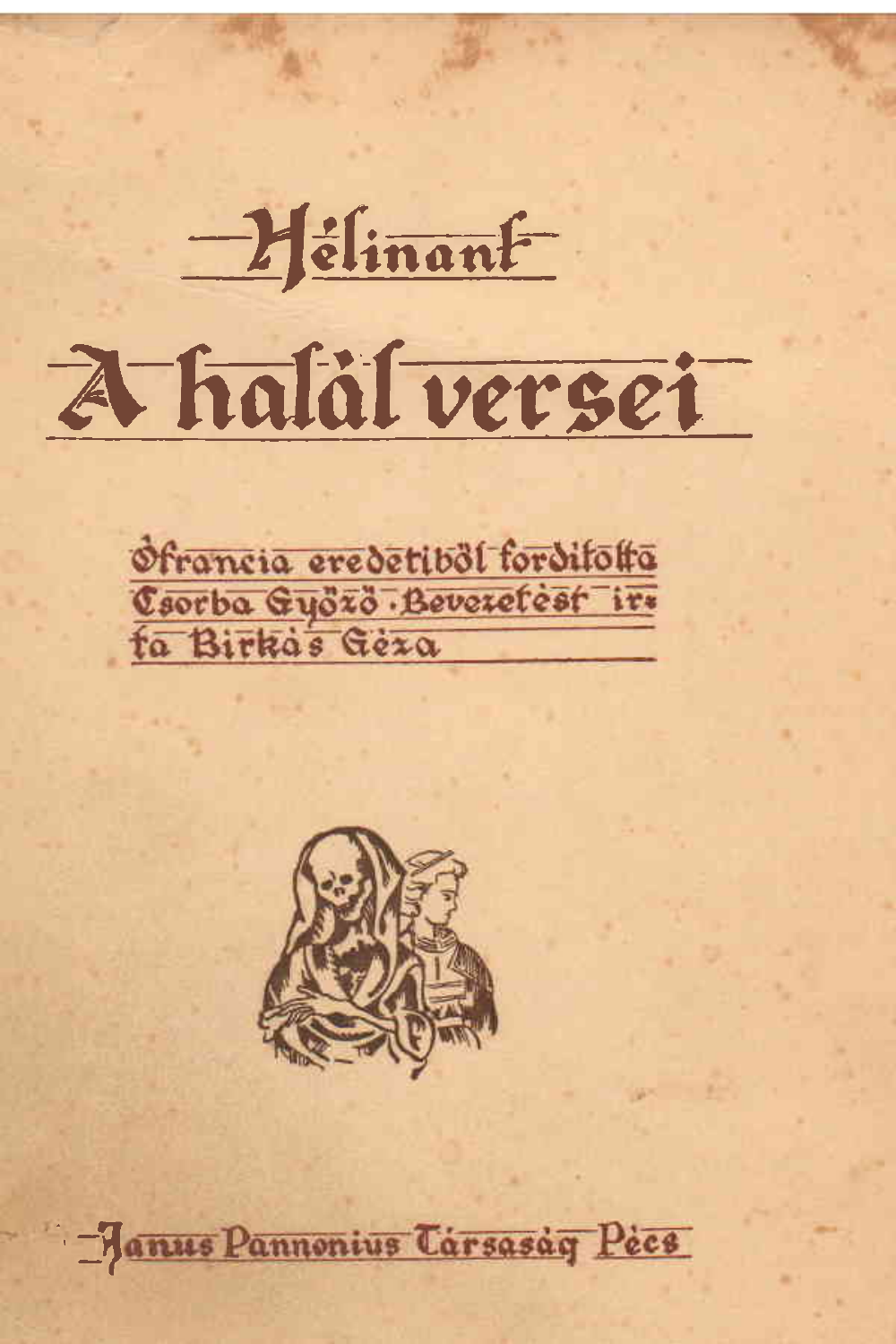Endrédy Vendel zirci apát úrnak hálás tisztelettel

V. Margillians)<br>J. Margillians)<br>Pais, 1942. aug. 21-eu. (13.) 523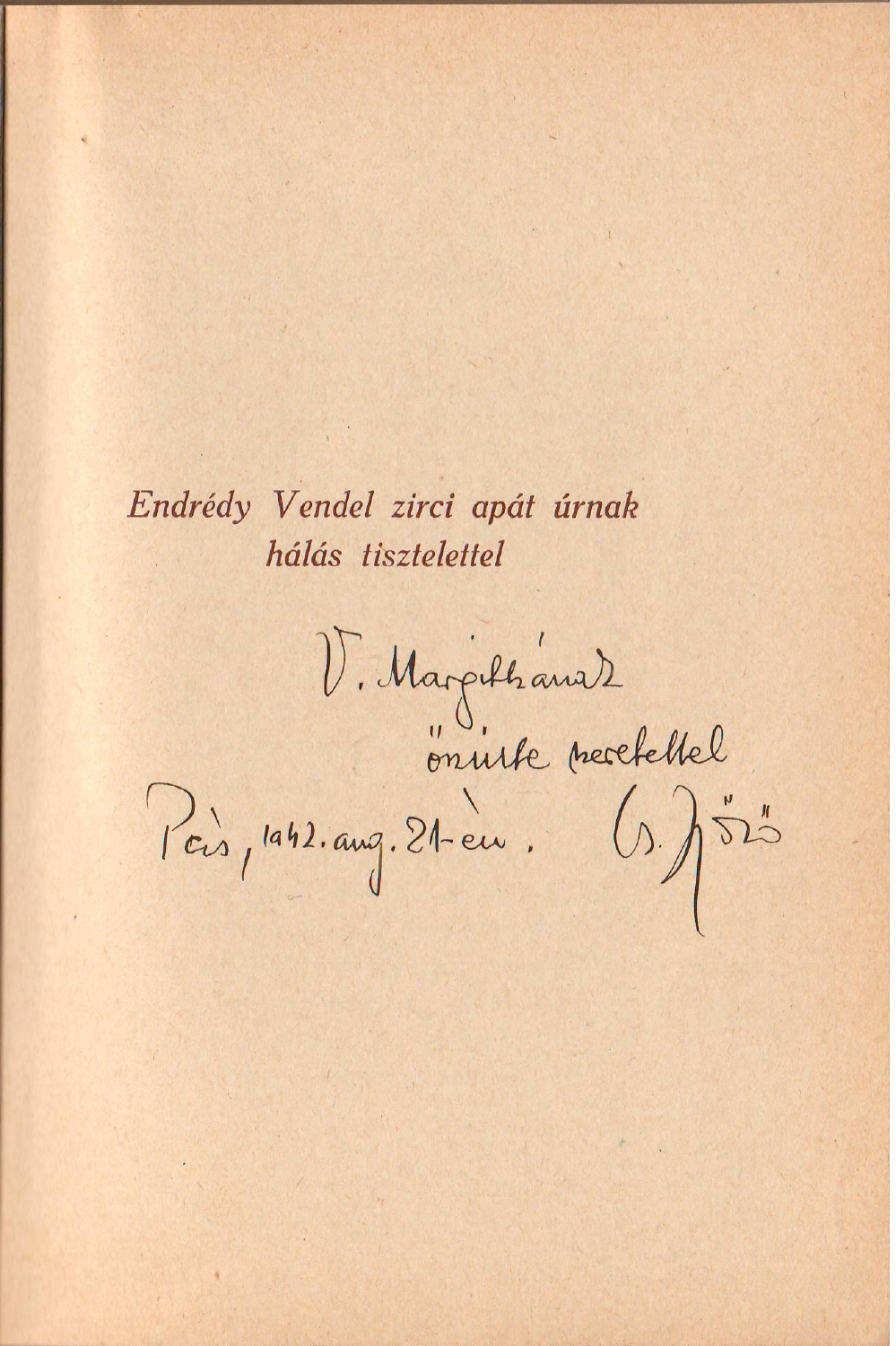A cimlapot tervezte és a képeket rajzolta: Holler András.



Kiadásért felelős : Dr. Lovász Pál.

Kultúra Könyvnyomdai Műintézet Mayer A. Géza és Társai, Pécs.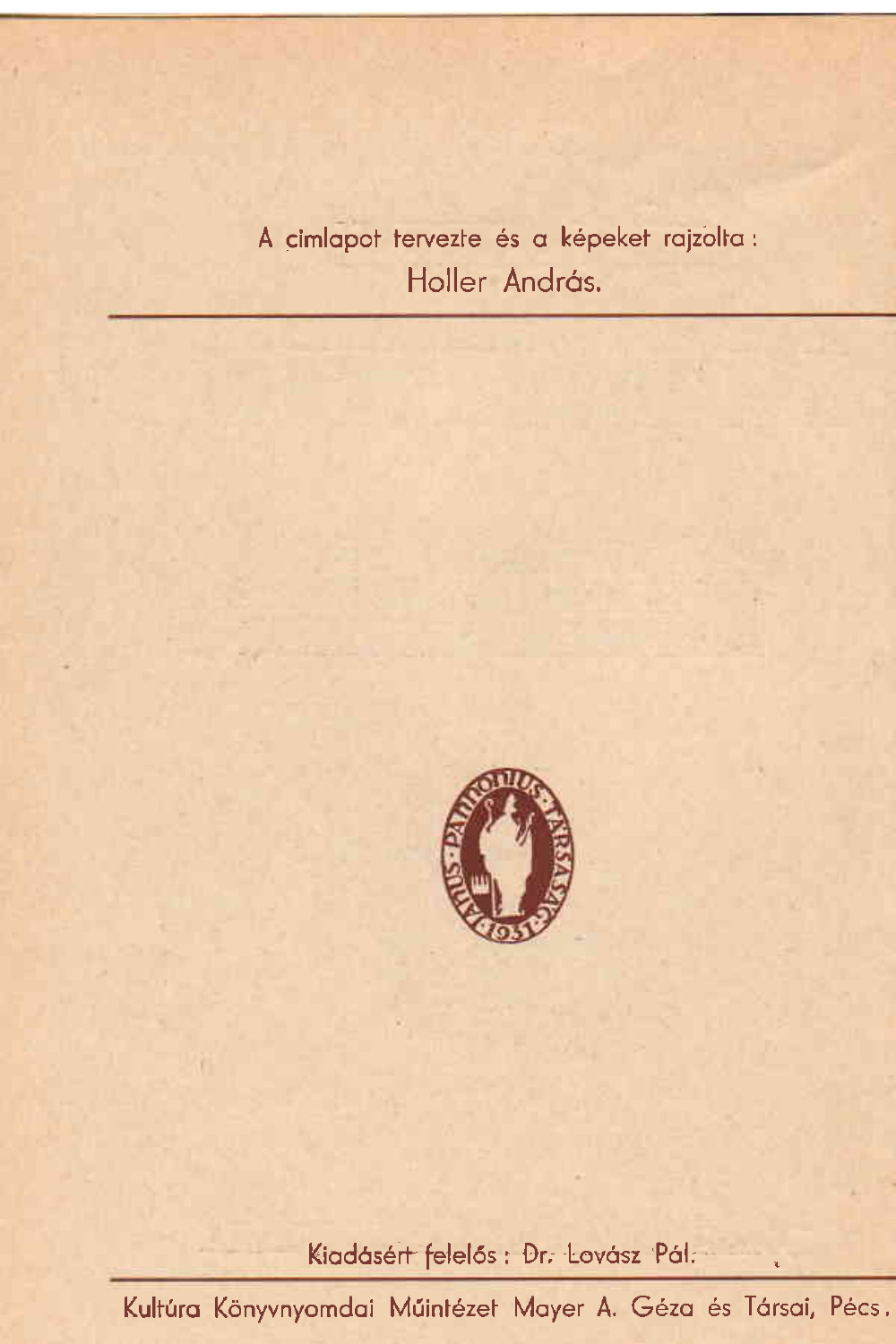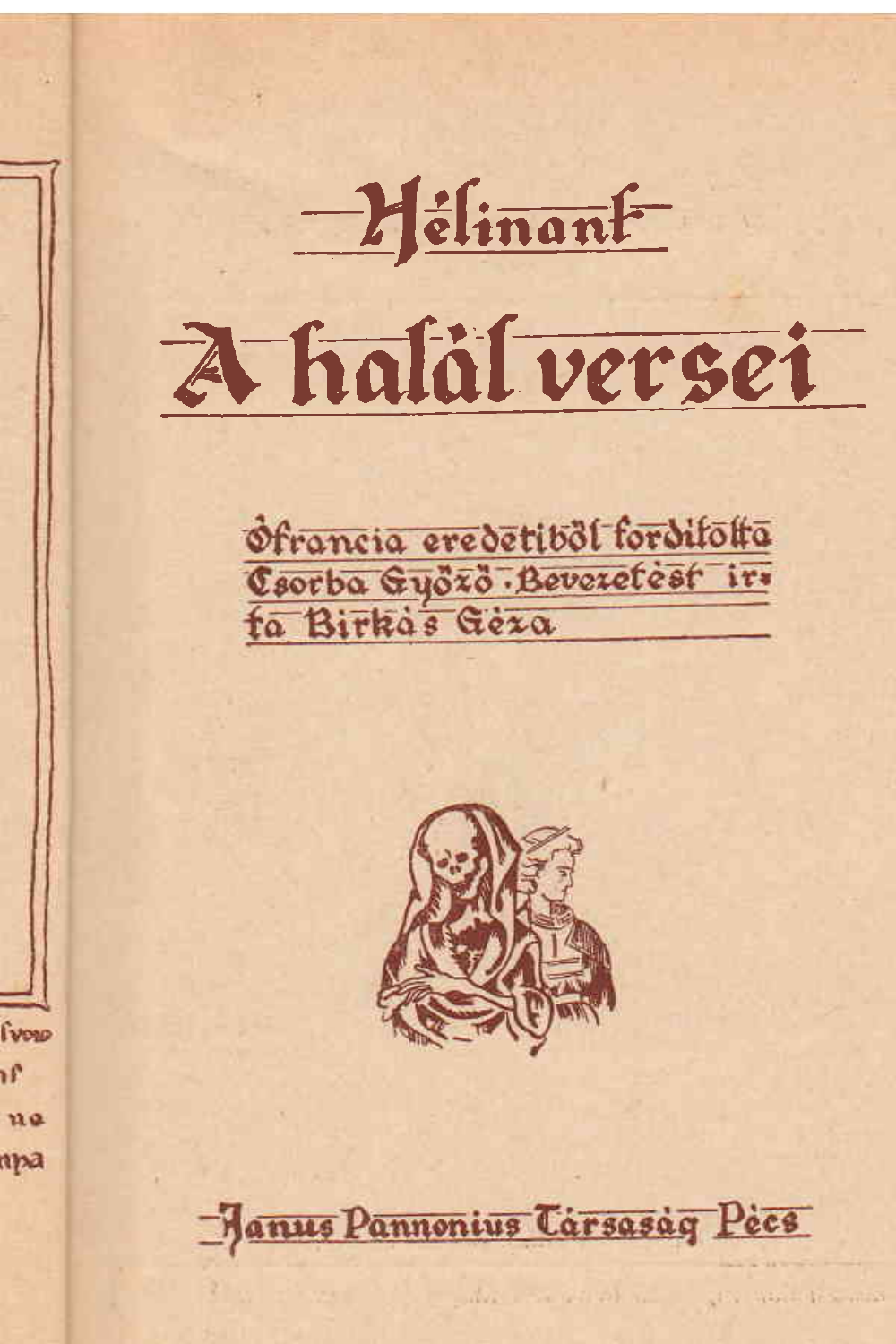## Ára 4 pengő

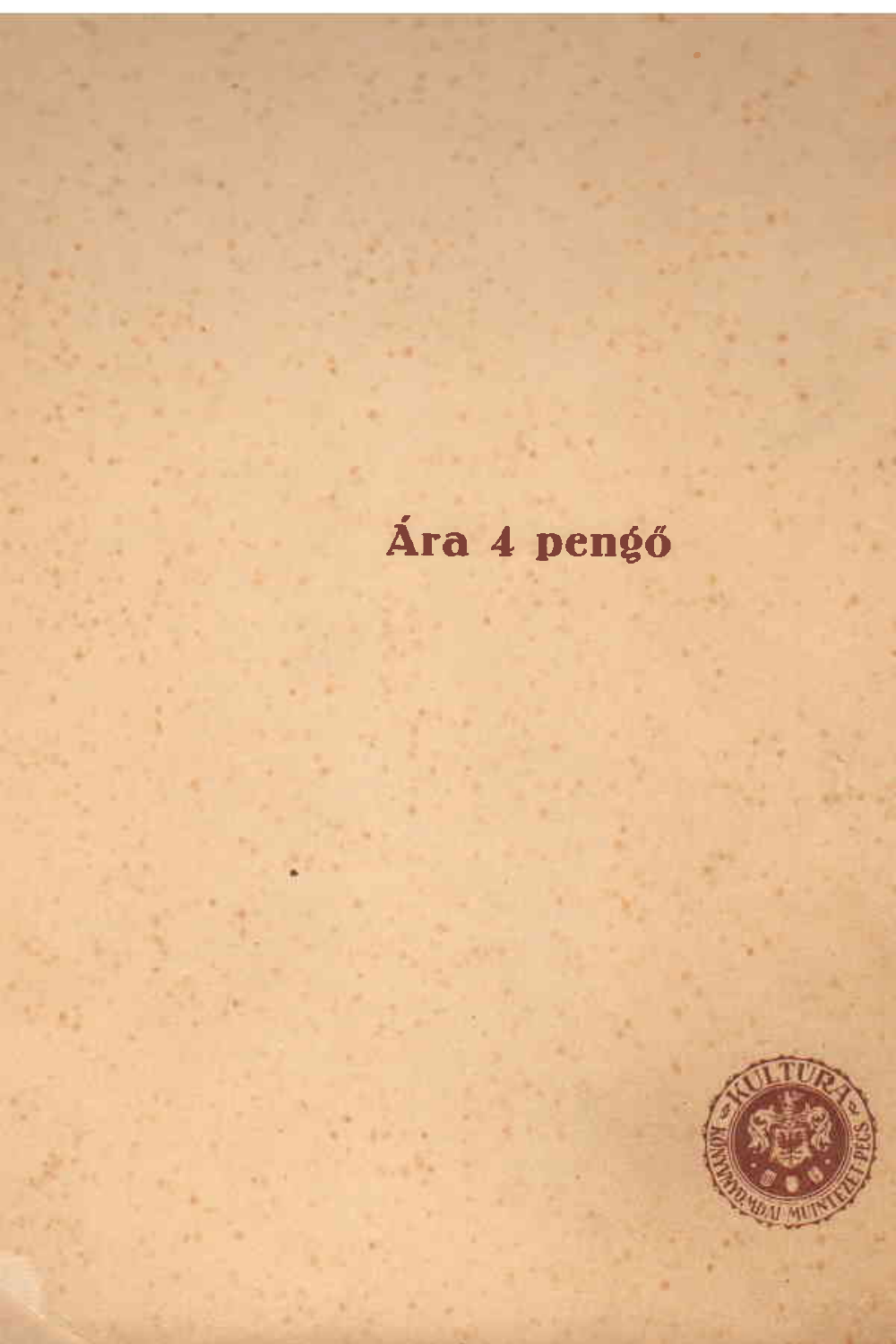

elt des trois mors reclimitus + T anodelento q le for T replint last rators elonc la matere vous conte h Aroudeplour no althurnthomduc z conte d ist hautres compi nor noble home degrant arou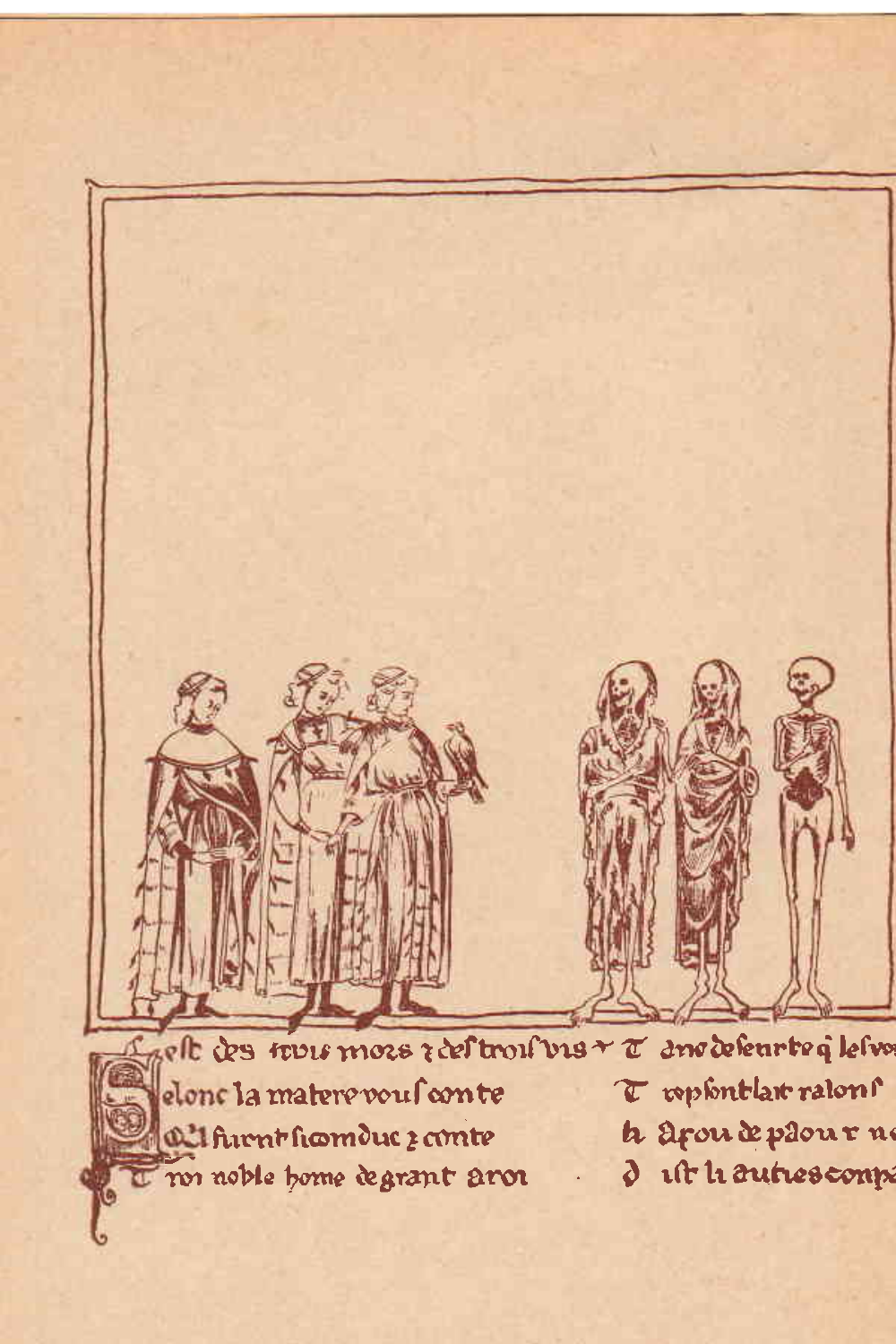XVII.

Morz, qui les hauz en prison tiens aussi comme nos, povres chiens. cui li siecles a en despit: salue deus evesques miens qui sont de Noion t d' Orliens: di lor qu'il ont mains de respit qu'il n'a en lor faces escrit. Tu fais de grant terme un petit, or se gardent de tes engiens! Tu prenz le dormant en son lit, tu tous al riche son delit. tu fais biauté devenir fiens.

Halál, szolgád az úr, s ki, mint mi, éhező ebként kering, akit lenéz a nagyvilág. Két püspököt köszönts ma – mindkettő barátom - névszerint: Noyon s Orléans urát. Éltük rövid lesz, tartamát nem sejthetik, kurtára vág kezed hosszút, s ez félni int. Alvókra ágy, dúsakra vágy ölében sujt le gyors kaszád, s a szépből sárt csunyítsz megint.